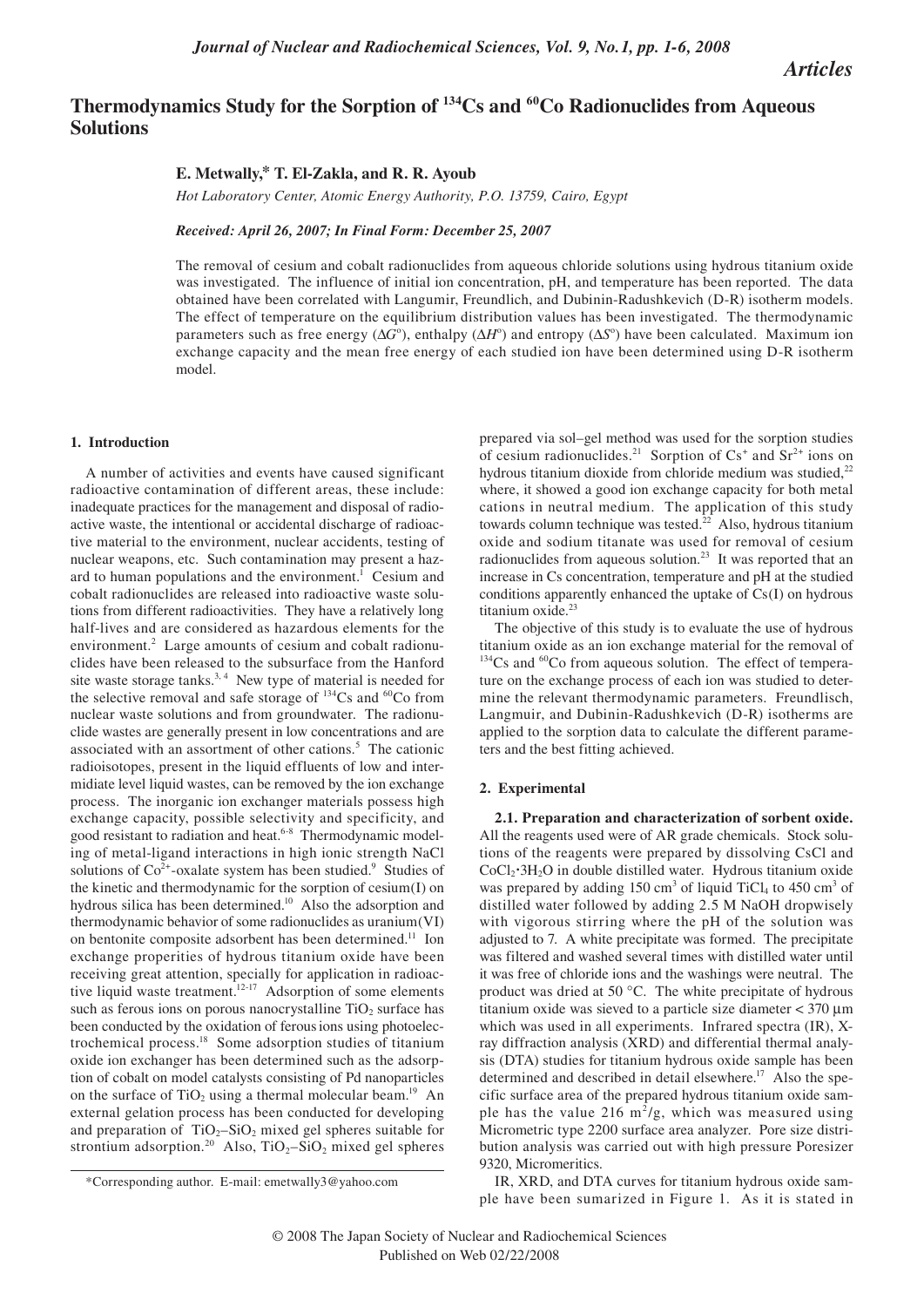

**Figure 1.** a) Infrared spectra, b) X-Ray diffraction pattern, c) Differential thermal analysis for titanium hydrous oxide sample.

Reference 11, IR spectrum of hydrous titanium oxide sample, Figure 1a gives broad band at about  $3700 - 2500$  cm<sup>-1</sup>, which belongs to the stretching vibrations of water molecules and OH groups.<sup>24</sup> The band at 1625.9 cm<sup>-1</sup> is characteristic to the bending vibration of water molecules and the band near 1400 cm<sup>-1</sup> is due to the bending vibrations of hydroxyl groups bounded to titanium atoms on the surface. $24$  So, the surface hydroxyl groups bonded to titanium atoms represent the adsorption active sites, as the surface hydroxyl groups increase the capacity increase. The X-ray pattern, Figure 1b shows diffuse peaks at the 2θ values 25.187, 37.936, and 62.755° corresponding to the d-spacing 35.3, 23.67, and 14.79 nm. So, the prepared hydrous titanium oxide sample seems to be largely amorphous or microcrystalline. Thermogravemetric analysis (TGA), Figure 1c shows a continuous loss in weight up to the maximum heating temperature used 800°C. The weight loss is due to dehydration and its continuous nature is indicative of the absence of definite hydrates of the prepared sample.<sup>24</sup> Based on these results, the chemical composition of the produced titaon these results, the chemical composition of the produced tha-<br>nium oxide can be expressed as:  $TiO<sub>2</sub>$ <sup>+</sup>  $0.82 H<sub>2</sub>O$  as tentative molecular formula and the percent of weight loss equal to 18.4%.17, 25

**2.2. Ion exchange measurements.** Ion exchange behavior of  $Cs^+$  and  $Co^{2+}$  ions on hydrous titanium oxide sorbent was studied by applying batch technique. 0.1 g of the prepared

powder was shaken at 298, 308, and 335 K with 40  $\text{cm}^3$  of different ion concentration of aqueous chloride solution in a thermostatic shaker for a specified period of contact time. Then, a fixed volume  $(2 \text{ cm}^3)$  of the aliquot was withdrawn as a function of time and was applied for a radiometric measurement to determine the concentration of the studied ions. Radiometric determination was achieved using NaI scintillation detector connected to an ORTEC assembly (Nuclear Enterprises), USA. The amount of metal ion retained in the solid phase,  $q_e(\mu m o l/m$ g), was calculated from the expression:

$$
q_{\rm e} = \frac{(C_0 - C_{\rm e})V}{W} \tag{1}
$$

where  $C_0$  and  $C_e$  are the initial and equilibrium concentrations (M) of metal ion in solution. *V* is the volume (L) and *W* is the weight (g) of the solid. It was observed that the uptake of each ion was inhibited in the acidic medium, pH< 2.0. Where, the highest uptake for cesium and cobalt ions was observed at pH range 6.0–8.0. All sorption processs was achieved for sufficient long time up to 5 h and pH value of 6.0 for the studied ions.

#### **3. Results and Discussion**

**3.1. Ion exchange isotherm.** Ion exchange isotherms of Cs(I) and Co(II) ions onto hydrous titanium oxide at different temperatures are presented in Figure 2. Where a forward relation between  $C_e$  and  $q_e$  at 298, 308, and 325 K are obtained. Langmuir isotherm of Cs (I) and Co (II) onto hydrous titanium oxide at different temperatures are given in Figures 3a and 3b. The isotherms are regular, positive. The initial rapid sorption gives way to a slow approach to equilibrium at higher adsorbate concentrations. These results reflect the scavenging efficiency of hydrous titanium oxide for the removal of these metal ions from wastewater in a wide range of concentrations. The amount uptake increases with an increase in temperature for the two ions thereby indicating the process to be endothermic in nature.

Several common sorption isotherm models including Langumir, Freundlich, and D-R isotherm models were cosidered to fit the obtained isotherm data. These isotherm models which were originally derived mainly for gas-solid systems have also been used successfully to represent sorption of solutes in liquid-solid systems.

#### *Langmuir Isotherm*

The Langmuir isotherm is given by the relation:<sup>26</sup>

$$
q_e = \frac{Q^{\circ} b C_e}{1 + b C_e}
$$
 (Non-linear form) (2)

$$
\frac{C_{\rm e}}{q_{\rm e}} = \frac{1}{Q^{\circ}b} + \frac{1}{Q^{\circ}}C_{\rm e}.
$$
 (Linear form) (3)

Where  $C_e$  is the equilibrium solution phase concentration ( $\mu$ mol/ L),  $q_e$  is the equilibrium solid phase concentration( $\mu$ mol/g),  $Q^{\circ}$  is the max concentration on the solid phase  $(\mu \text{mol/g})$ , *b* is the constant related to the free energy of the ion exchange ( $b \propto e^{-\Delta G/RT}$ ).

The plot of  $C_e/q_e$  against  $C_e$ , as shown in Figures 3a and 3b, is linear in the entire range of metal ion concentration at equilibrium. The numerical value of Langmuir constants  $Q^{\circ}$  and *b* evaluated from slope and intercept of the plot and the correlation coefficient  $R^2$  are given in Table 1.

The good fit of the experimental data and the correlation coefficients  $(R^2)$  higher than 0.96 indicated the applicability of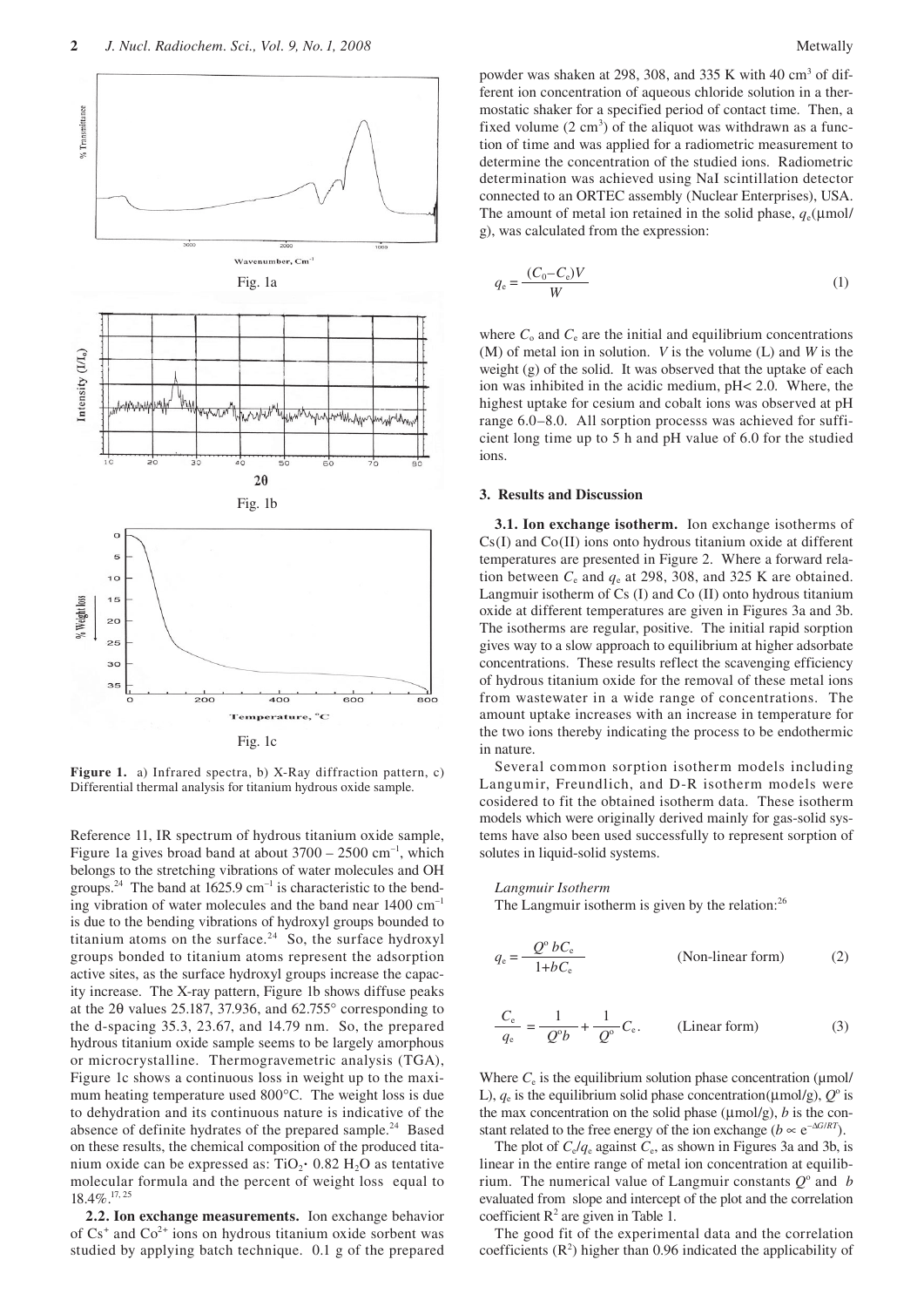Thermodynamics Study for the Sorption of 134Cs and 60Co *J. Nucl. Radiochem. Sci., Vol. 9, No. 1, 2008* **3**

the langmuir isotherm model. The Langmuir constants  $Q^{\circ}$  and *b* increased with temperature showing that adsorption capacity and intensity of adsorption are enhanced at higher temperatures and indicating the endothermic nature of adsorption. The increase in adsorption capacity with temperature suggested that

the active, surface centers available for adsorption have increased with temperature. Another reason may be due to the change in pore size and enhanced rate of intraparticle diffusion of solute as diffusion is an endothermic process.<sup>27</sup>  $C_e / q_e$  values for sorption of Cs(I) and Co(II) ions using hydrous titanium



**Figure 2.** Ion-exchange isotherms of Cs (I) and Co (II) on Hydrous titanium oxide at different temperatures.



Figure 3. Langmuir isotherm of Cs (I) and Co (II) onto hydrous titanium oxide at different temperatures.

**TABLE 1: Constant parameters and correlation coefficients calculated for Langmuir, Freundlisch, and D-R adsorption models at different temperatures for Cs(I) and Co(II) adsorption onto hydrous titanium oxide**

|                                 |                                        | Cs(I)      |            |            | Co(II)     |            |            |
|---------------------------------|----------------------------------------|------------|------------|------------|------------|------------|------------|
| Model                           | <b>Parameters</b>                      |            |            |            |            |            |            |
|                                 |                                        | 298 K      | 308 K      | 325 K      | 298 K      | 308 K      | 325 K      |
| Langmuir                        | $Q^{\circ}$ (µmol/g)                   | 129.63     | 141.64     | 171.82     | 97.465     | 169.77     | 203.25     |
|                                 | $(L/\mu$ mol)<br>b                     | 0.0299     | 0.0537     | 0.1196     | 0.0461     | 0.1034     | 0.7761     |
|                                 | $R^2$                                  | 0.9979     | 0.9958     | 0.9954     | 0.9950     | 0.9917     | 0.9622     |
| Freundlich                      | $K_{\rm F}$ (µmol/g)                   | 0.6237     | 0.4582     | 0.4297     | 1.1778     | 2.4593     | 0.1306     |
|                                 | 1/n                                    | 0.8430     | 0.7954     | 0.7499     | 0.8710     | 0.8997     | 0.5921     |
|                                 | $R^2$                                  | 0.9960     | 0.9931     | 0.9905     | 0.9982     | 0.9818     | 0.9637     |
| Dubinin-Radushkevich<br>$(D-R)$ | $q_{\rm m}$ (mmol/g)                   | 0.6189     | 0.4436     | 0.4303     | 1.1795     | 1.1052     | 1.7461     |
|                                 | K (mol <sup>2</sup> /kJ <sup>2</sup> ) | $-0.00340$ | $-0.00304$ | $-0.00271$ | $-0.00343$ | $-0.00311$ | $-0.00223$ |
|                                 | $E$ (kJ/mol)                           | 12.1255    | 12.808     | 13.584     | 12.0636    | 12.6828    | 14.9798    |
|                                 | $R^2$                                  | 0.9959     | 0.9933     | 0.9905     | 0.9982     | 0.9972     | 0.9960     |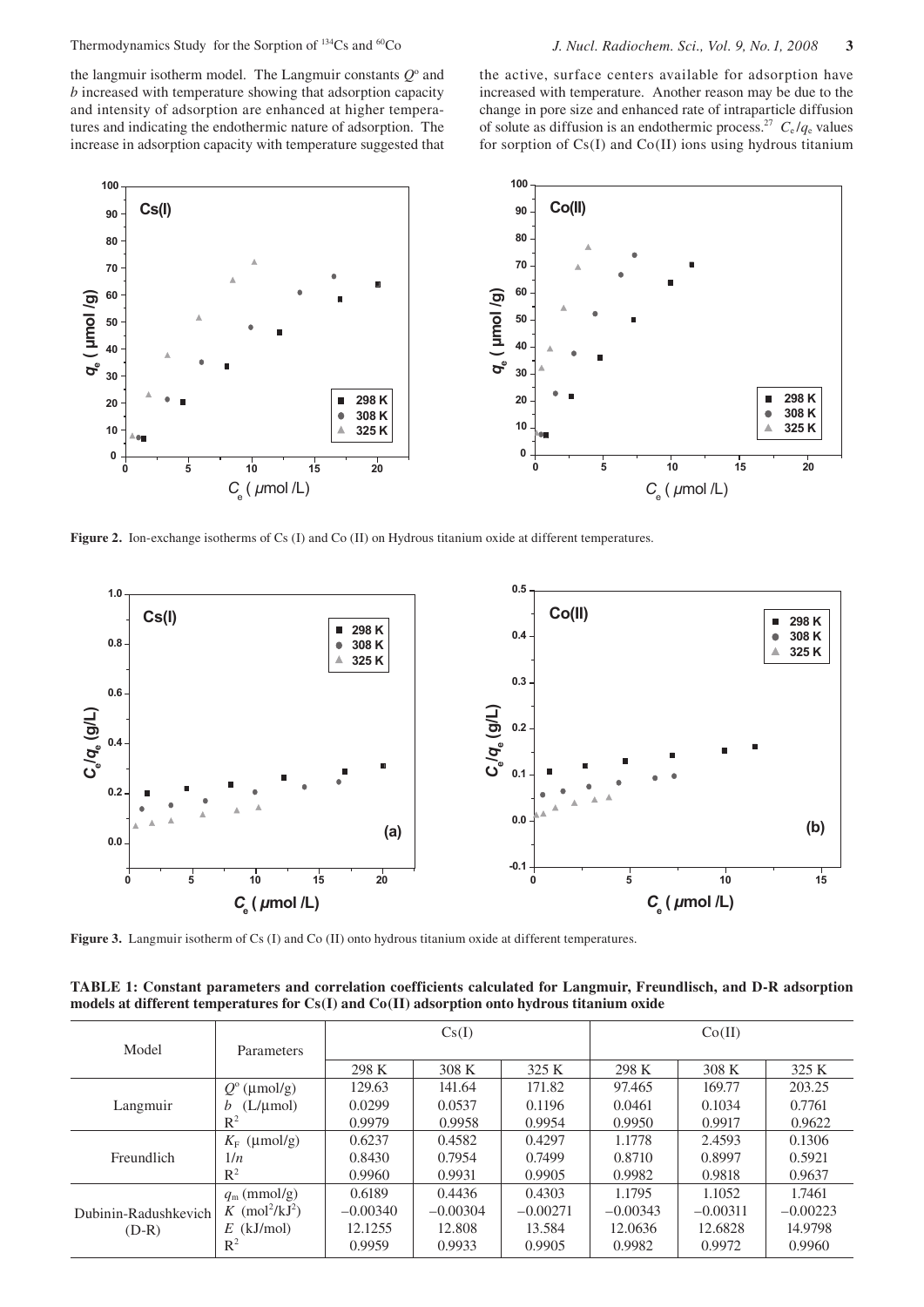

**Figure 4.** Freundlich isotherm of Cs (I) and Co (II) on hydrous titanium oxide at different temperatures.

oxide reach 0.3 (g/L) and 0.1 (g/L), respectively, at 298 K. These values are higher than their corresponding values 4.5  $(mg/L)$ , 2.5  $(mg/L)$ , 2.5  $(mg/L)$ , and 20  $(mg/L)$  for sorption of  $Cs(I), Sr(I), Ca(II), and Mg(II)$  ions, repectively, using Zeolite-A sorbent.<sup>28</sup> Adsorption capacity  $Q^{\circ}$  for sorption of Co(II) ions using hydrous titanium oxide in the present work reachs 11.9 (mg/g), while in other work<sup>29</sup> it reaches 0.919 (mg/g), 1.5 (mg/ g), 4.38 (mg/g), 12.34 (mg/g), and 12.82(mg/g) for dikaolinite, soil, marine bacterium, coir pith, and sluge sorbents, respectively.

#### *Freundlich Isotherm*

The Freundlich isotherm is given by the relation: $30$ 

 $q_e = K_E C_e^{1/n}$ 1/*<sup>n</sup>* (Non-linear form) (4)

 $\log q_e = \log K_F + 1/n \log C_e$ . (Linear form) (5)

Where  $K_F$  is the constant indicative of the relative ion exchange capacity of the adsorbent (µmol/g) and 1/*n* is the constant indicative of the intensity of the ion exchange.

Plotting  $\log q_e$  versus  $\log C_e$  as shown in Figures 4a and 4b gives linear relation in the entire range of concentration at equilibrium. From the slope and intercept of the plot, numerical values of the Freundlich constants  $K_F$  and  $1/n$  and the correlation coefficient  $\mathbb{R}^2$  can be determined as shown in Table 1.

It can be seen from these data that the Freundlich intensity constant (*n*) are greater than unity for all studied ions. This has physicochemical significance with reference to the qualitative characteristics of the isotherms, as well as to the interactions between metal ions species and hydrous titanium oxide. In our case for all metal ion species  $(n > 1)$ , the hydrous titanium oxide shows an increase tendency for sorption with increasing solid phase concentration. This should be attributed to the fact that with progressive surface coverage of adsorbent, the attractive forces between the metal ion species such as van der Waals forces, increases more rapidly than the repulsive forces, exemplified by short-range electronic or long-range Coulombic dipole repulsion, and consequently, the metal ions manifest a stronger tendency to bind to the hydrous titanium oxide site.<sup>31</sup>

Although the Freundlich and Langmuir constants  $K_F$  and  $Q^{\circ}$ have different meanings, they led to the same conclusion about the correlation of the experimental data with the sorption model. The basic difference between  $K_F$  and  $Q^{\circ}$  is that Langmuir isotherm assumes adsorption free energy independent of both the surface coverage and the formation of monolayer. Whereas the solid surface reaches saturation while the Freundlich isotherm does not predict saturation of the solid surface by the adsorbate, and therefore the surface coverage being mathematically unlimited. In conclusion,  $Q^{\circ}$  is the monolayer adsorption capacity while  $K_F$  is the relative adsorption capacity or adsorption power.<sup>26</sup>

#### *Dubinin –Radshkevich Isotherm (D–R Isotherm)*

In order to study the nature of the sorption processes, the D-R isotherm was also verified in the form: $32, 33$ 

$$
q_e = q_{\text{max}} e^{-K' \varepsilon^2}.
$$
 (Non-linear form) (6)

Where  $q_{\text{max}}$  is the maximum concentration on the solid phase, i.e., ion exchange capacity (mmol/g),  $q_e$  is the concentration in solid at equilibrium (mol/g),  $K'$  is the constant of the adsorption energy  $(mol<sup>2</sup>/kJ<sup>2</sup>)$ , and  $\varepsilon$  is the Polanyi potential (kJ/mol) and it is equal to

$$
\varepsilon = RT \ln(1 + 1/C_e) \tag{7}
$$

Where *R* is the gas constant (kJmol<sup>-1</sup> K<sup>-1</sup>), *T* is the absolute temperature in degrees Kelvin, and  $C<sub>e</sub>$  is the concentration in solution at equilibrium (mol/L).

The D–R isotherm can be linearized as:

$$
\ln q_e = \ln q_{\text{max}} - K' \varepsilon^2. \qquad \text{(Linear form)} \tag{8}
$$

The D-R plots of ln  $q_e$  versus  $\varepsilon^2$  for all ions at different temperatures are given in Figures 5a and 5b. These linear plots indicate that the D-R isotherm expression is followed for both studied metal ions. The D-R parameters, evaluated for sorption of both studied ions at different temperatures, are presented in Table 1. The maximum sorption capacities  $(q_{\text{max}})$  are in the sequence  $\text{Co}^{2+} > \text{Cs}^+$ . These values are considerably less than the theoretical exchange capacity (CEC) calculated from the chemical formula of hydrous titanium oxide (5.45 meq/g). This could be due to the size window of the hydrous titanium oxide and to the radius of all studied ions, which make difficult the ion exchange and therefore the values determined experimentally were lower.<sup>34</sup>

The mean sorption energy *E* (kJ/mol), defined as the free energy change when one mole of ion is transferred to the surface of the solid from infinity in the solution, is calculated according to the following equation: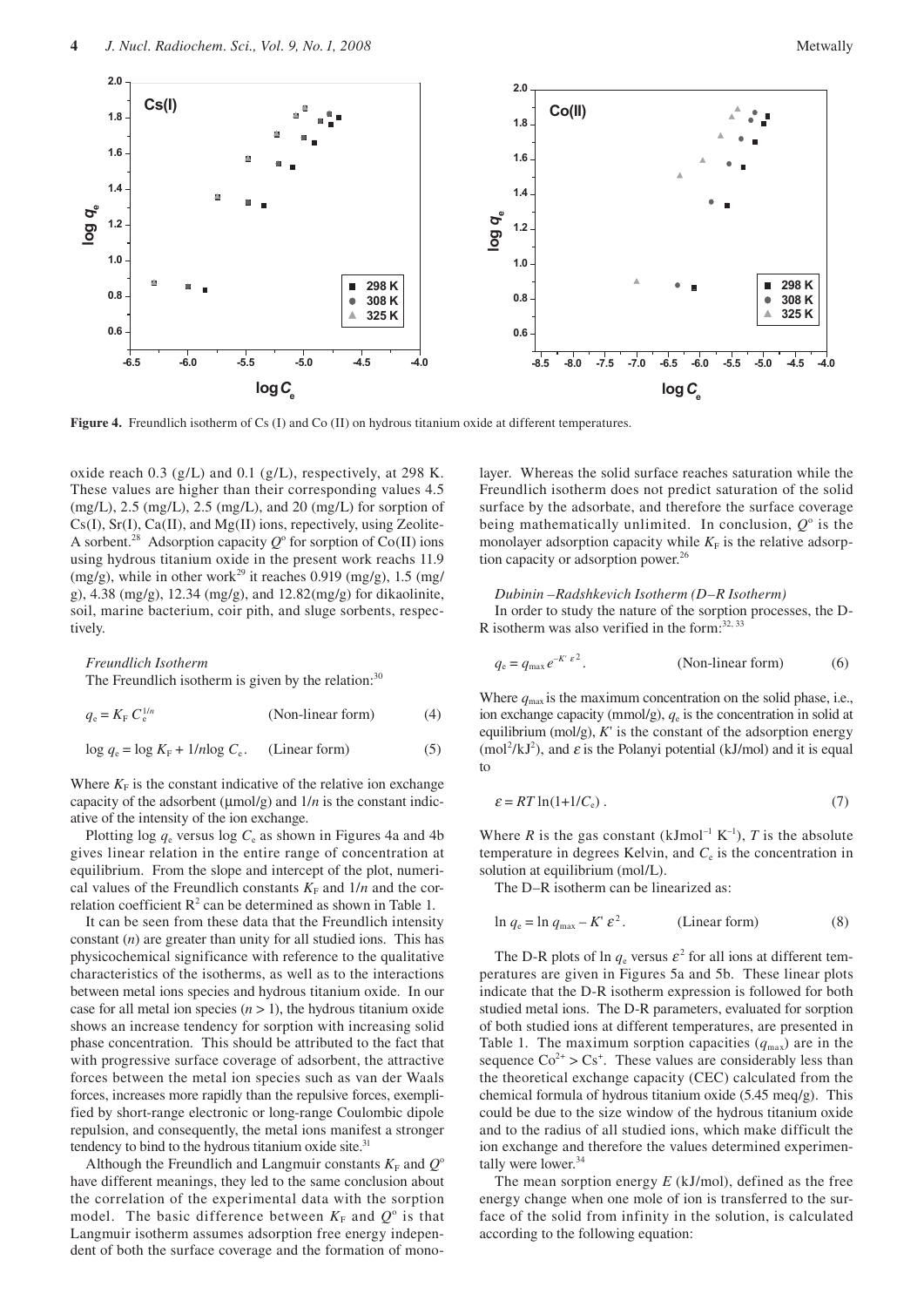

**Figure 5**. The D-R isotherm of Cs (I) and Co (II) on hydrous titanium oxide at different Temperatures.

$$
E = 1/\sqrt{-2K'}.
$$
\n(9)

Where, *K'* is calculated from the D-R equation. The values of *E* obtained from the slope of the D-R plots are given in Table 1. The magnitude of *E* is useful for estimating the type of sorption reaction occurring. Calculated mean sorption energy for the sorption of  $Cs^+$  and  $Co^{2+}$  ions on hydrous titanium oxide has the lowest value of 12.06 kJ/mol and has the highest value of 14.97 kJ/mol, which are within the range of 8–16 kJ/mol reported by Helfferich for ion exchange reactions.<sup>35</sup>

Among with the isotherm models tested and based on the correlation coefficient  $\mathbb{R}^2$  values, the D-R approaches provided a best fit over the entire range of concentration for all systems. This suggests that some heterogenity in the surface or pores of hydrous titanium oxide will play a role in the metal ion sorption. The values of  $A$ ,  $BI$  and  $\mathbb{R}^2$  used for fitting in the linear equation  $y = A + B1 \times x$ , for the plots in Figures 3–5 are summarized in Table 3.

*Effect of temperature*

The temperature has two major effects on the adsorption process. Increasing the temperature is known to increase the rate of diffusion of the adsorbate molecules across the external boundary layer and in the internal pores of the adsorbent particle, owing to the decrease in the velocity of the solution. In addition, changing the temperature will change the equilibrium capacity of the adsobent for a particular adsorbate.<sup>36</sup>

Thermodynamics parameters, namely, Gibbs free energy ( $\Delta G^{\circ}$ ), enthalpy ( $\Delta H^{\circ}$ ), and entropy ( $\Delta S^{\circ}$ ) changes for the process were also calculated using equations (10–12):

$$
\Delta G^{\circ} = -RT \ln K_1,\tag{10}
$$

$$
\ln(\frac{K_1}{K_2}) = -\frac{\Delta H}{R}(\frac{I}{T_1} - \frac{I}{T_2}),\tag{11}
$$

**TABLE 2: Thermodynamic parameters calculated for the adsorption of Cs(I) and Co(II) onto hydrous titanium oxide at 10–5 M ion concentration**

|      | Cs(I)          |                         |                         |                              | Co(II)         |                         |                         |                              |
|------|----------------|-------------------------|-------------------------|------------------------------|----------------|-------------------------|-------------------------|------------------------------|
|      |                | $\Delta G^{\circ}$      | $\Delta H^{\circ}$      | $\Delta S^{\rm o}$           |                | $\Delta G^{\circ}$      | $\Delta H^\text{o}$     | $\Delta S^{\circ}$           |
| T(K) | $(L g^{-1})$   | $(kJ \text{ mol}^{-1})$ | $(kJ \text{ mol}^{-1})$ | $(J \text{ mol}^{-1}K^{-1})$ | $(L g^{-1})$   | $(kJ \text{ mol}^{-1})$ | $(kJ \text{ mol}^{-1})$ | $(J \text{ mol}^{-1}K^{-1})$ |
| 298  | $K_1 = 5.1510$ | $-4.061$                |                         |                              | $K_1 = 9.3670$ | $-5.543$                |                         |                              |
| 308  | $K_2$ =7.6138  | $-5.282$                | 32.961                  | 124.0822                     | $K_2$ =17.5650 | $-7.458$                | 63.0511                 | 229.5121                     |
| 325  | $K_3 = 15.482$ | $-7.357$                |                         |                              | $K_3 = 75.643$ | $-11.617$               |                         |                              |

**TABLE 3:** The values of A, B1 and  $\mathbb{R}^2$  used for fitting in the linear equation  $y = A + B1 \times x$  for the plots in Figures 3–5

| Model      | T(K) |          | Cs(I)      |         | Co(II)   |            |                |  |
|------------|------|----------|------------|---------|----------|------------|----------------|--|
|            |      | А        | B1         | $R^2$   | A        | B1         | R <sup>2</sup> |  |
| Langmuir   | 298  | 0.19412  | 0.00582    | 0.99799 | 0.10676  | 0.00492    | 0.99504        |  |
|            | 308  | 0.13134  | 0.00706    | 0.99584 | 0.05693  | 0.00589    | 0.99177        |  |
|            | 325  | 0.06459  | 0.00773    | 0.99549 | 0.01322  | 0.01026    | 0.96222        |  |
| Freundlich | 298  | 5.79500  | 0.84301    | 0.99601 | 6.07108  | 0.85109    | 0.99827        |  |
|            | 308  | 5.66112  | 0.79540    | 0.99313 | 6.39082  | 0.89972    | 0.98186        |  |
|            | 325  | 5.63318  | 0.74998    | 0.99052 | 5.11601  | 0.59216    | 0.96379        |  |
| $D-R$      | 298  | 13.33583 | $-0.34007$ | 0.99599 | 13.9809  | $-0.34357$ | 0.99828        |  |
|            | 308  | 13.00286 | $-0.30478$ | 0.99334 | 13.91561 | $-0.31084$ | 0.99720        |  |
|            | 325  | 12.97240 | $-0.27095$ | 0.99055 | 12.07034 | $-0.22282$ | 0.99605        |  |